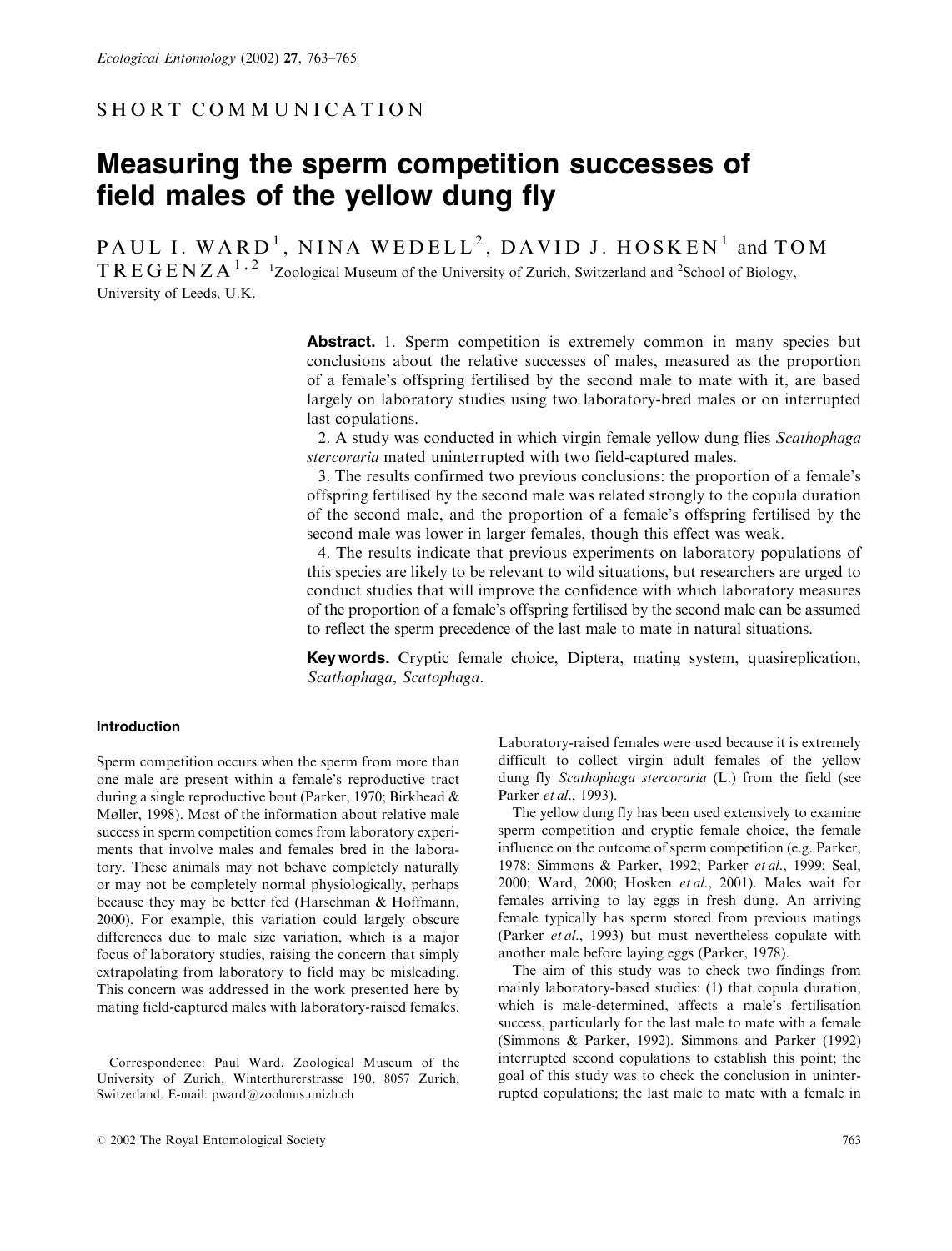the field does not have its copulation interrupted; (2) that a female's body size can, at least sometimes, influence male fertilisation success (Ward, 2000). Palmer (2000) has recently stressed the importance of replicating studies in the original study animal, to ensure that conclusions can be properly critically evaluated. There is otherwise the risk that the phenomenon of interest cannot be probed deeply with scattered pieces of information on different species, which Palmer (2000) termed quasireplication.

## **Methods**

Freshly emerged females from a laboratory stock were maintained under standard conditions (Ward, 2000). These females were used because wild virgins could only be collected as pupae and allowed to emerge in the laboratory, where they would have to be fed to maturity. They would thus not have experienced the natural variation in feeding conditions, making the comparison with laboratory reared flies of limited value, as all would experience the laboratory regime in the important maturation phase (Jann, 1997).

Wild males were collected from the field site at Fehraltorf, near Zurich, Switzerland (47°23′N, 8°45′E) from which the laboratory stock originated. Females mated with two males using the standard schedule described by Ward (2000). On the day after the males had been collected, a female and male were placed together in a tube containing a small quantity of cow dung. Copula duration was measured to the nearest minute. After copula, the females were removed and returned to their maintenance bottles. Males were killed by freezing and stored. The next day, the female was placed with a second male and the second copula duration was measured. The female was then allowed to lay a full batch of eggs into the dung. The male and female were then killed by freezing and the clutch size was counted. The entire clutch was then transferred to a large portion of dung, which was incubated until the adult offspring emerged. The offspring were frozen on the day of emergence. The hind tibia lengths of the female and the two males were measured. The phosphoglucomutase genotype of the possible parents and all offspring was determined by gel electrophoresis. Phosphoglucomutase genotypes have been used successfully to analyse paternity in this species (Ward, 2000). The proportion of a female's offspring fertilised by the second male was calculated from these data.

Of the 36 pairs of males used, there were only seven cases where the males were of different phosphoglucomutase genotypes. This is because the most common allele is much commoner than the others, so most flies were common homozygotes (Jann, 1997). The methods thus reflect the natural situation, in which males that are homozygous for the common allele are normally in competition with males that are heterozygous for the common allele and another less common one. The females were all common homozygotes.

## **Results and discussion**

A forward stepwise multiple regression on the proportions of a female's offspring fertilised by the second male was conducted on the results from the seven males whose genotypes could be distinguished from the female's other mate using the values of the  $log_{10}$  of the copula durations of the first and second males, the size of the female, and the family size as candidate variables. First, the second male's copula duration then the female's size entered the model  $(F_{2,4} = 33.92, r^2 = 0.94, P < 0.01$ ; log copula duration of second male  $b = 1.308 \pm 0.186$ ,  $t = 7.04$ ,  $P < 0.01$ , and female size  $b = -0.062 \pm 0.021$ ,  $t = 2.90$ ,  $P = 0.044$ ). These effects are shown in Fig. 1. Clearly, the longer the second male copulated, the more successful it was (see below) and



Fig. 1. (a) The relationship between the copula duration of the second male and the proportion of a female's offspring fertilised by the second male to mate with it and (b) the relationship between female body size and the proportion of a female's offspring fertilised by the second male to mate with it.